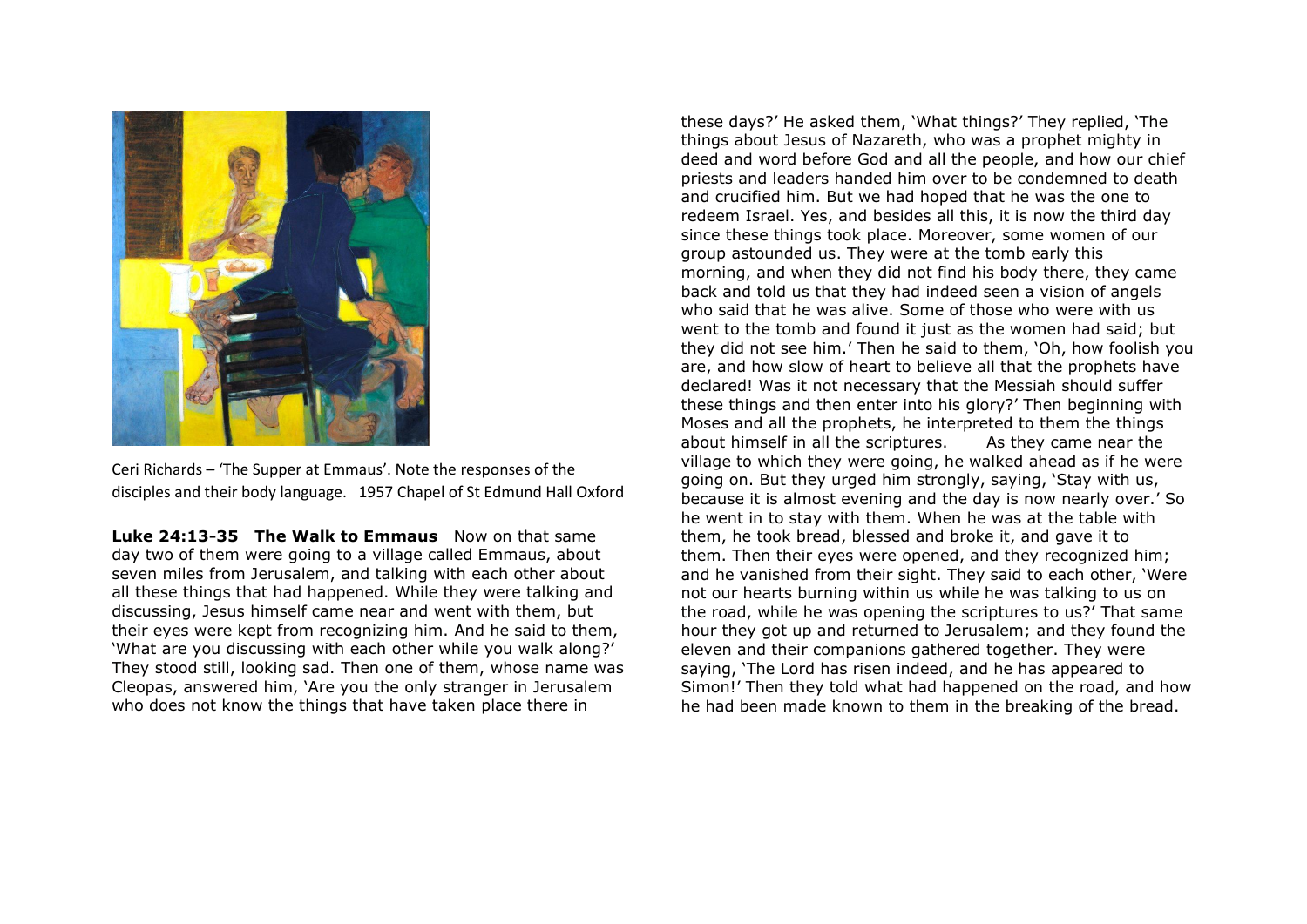**Sermon:** I've always believed even as a tiny child that it's in the receiving of the bread and wine at our Eucharist service that I come the closest that I can to Jesus. It's that moment of physical and spiritual nourishment which in its mysterious way feeds me and enables me to live my life fully as a believing Christian. I receive Jesus in the bread and wine – he lives in me and I in him and each time I do this, it's a reminder of the closeness of that relationship. Today in our Gospel reading Luke tells us that it was in the breaking of the bread that Cleopas and his companion recognised Jesus – hold on to that thought and I'll return to it at the end.

Of course as a very young child I couldn't receive the bread or wine, although I really longed to. Back then I wouldn't have been able to explain why I had that longing, there was just something amazing about it that I wanted to be wholly a part of. I had to wait as many people do, for my confirmation. I'm sure we could all say why we believe as Christians that it's so important that we receive the bread and wine regularly, but at the moment none of us can. How is it though for people who - through their different life experiences and situations – can't ever receive the bread and wine? What is it like for them? I'm thinking of people with severe disabilities or people who are imprisoned, or those who are too fearful because of persecution. In not receiving the bread and wine, is their experience of Jesus a kind of watered down, or partial version, of mine? We won't have time to theologically unpack this right now, but it's been on my mind a lot recently because we're all in a similar position at the moment.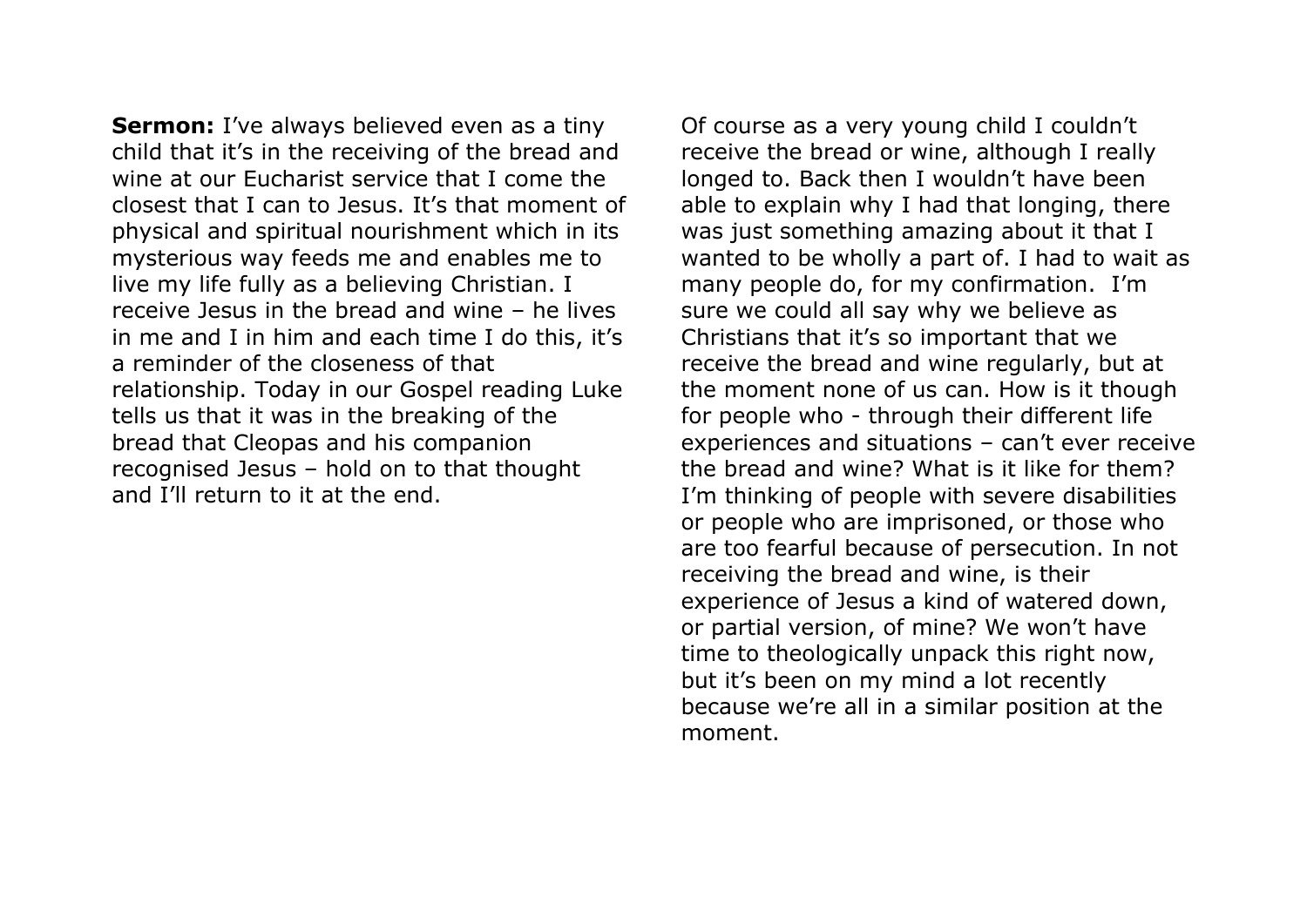And so I've been reflecting on two particular situations which have made me question my own strongly held beliefs about the importance of being able to eat the bread and drink the wine, and I'd like to share these very briefly with you.

Firstly, a young man called Jonathan. Jonathan was born prematurely with cerebral palsy following a car accident whilst he was still in his mum's tummy. He's now 14 years old. He's never walked or sat up unaided, he's never spoken a single word, and he's on oxygen 24 hours a day. He's never eaten anything because he can't swallow, and so he gets all of his food through a little button in his side. His Dad is a priest and was my training incumbent whilst I was at theological college and I have Jonathan's permission to talk about him today. I tweeted him, and he replied, unaided.

At Communion services, I've seen Jonathan's mum place his feet on hers and penguin walk him up to the communion rail, where his dad would be standing ready to offer the bread and wine. Jonathan was confirmed a few years back, but I don't think he can consume the bread and wine in the way that many of us can. This kind of situation challenges me: if it is in receiving the bread and wine that we become the closest to Jesus that we can possibly be as humans, and that's the place where we're fed and nourished, how is it for thousands of people with severe disabilities who can't ever receive? Surely it simply cannot be possible that they are less fed and nourished on Jesus than I am? I find that impossible to believe – and yet we hold on to the importance of physical participation.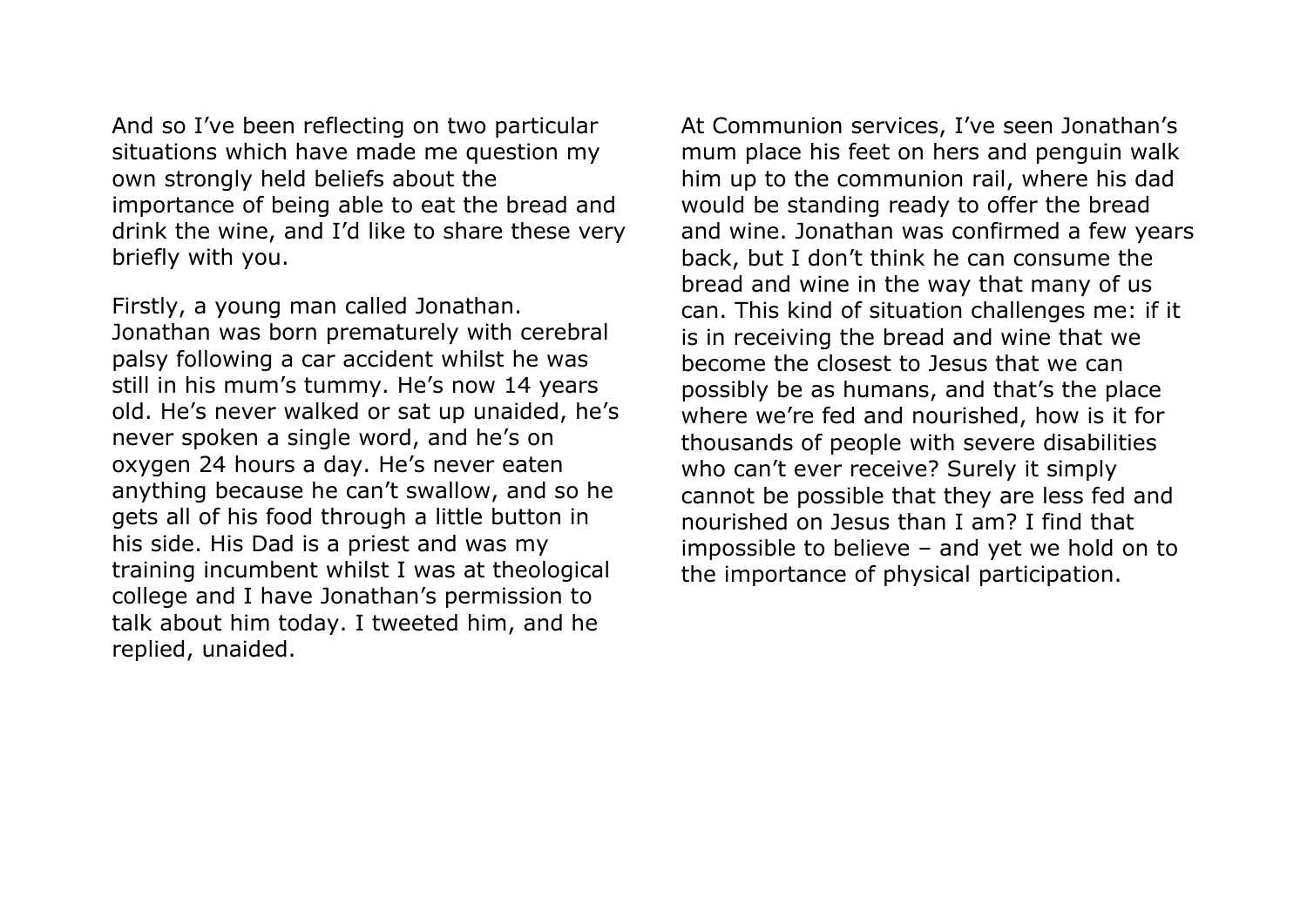A while ago it was discovered that Jonathan had a very high IQ - and he ended up attending the same mainstream secondary school as my two children. He's had his first book published – you can buy it on Amazon – and it has a forward by Michael Morpurgo, Jonathan's favourite author. It was discovered that Jonathan was as eloquent and as capable of communicating as anyone else, just in a different way, by using a letter board and directing his eyes to look at each letter, and slowly but surely he spells out every word he wants to say or write. Jonathan's life story is both extremely humbling and totally awesome. His faith is as strong as the highest mountain.

My second reflection was from a time I spent in a chaplaincy in a women's prison. One day there was a national strike and the prison was in lockdown because that was the only way it could operate securely. What that means is that no cell doors can be opened. 285 women, some sharing three to a cell, unable to leave their cells to have their usual one hour's exercise or attend their usual work or education classes within the prison. It just so happened that the strike fell on the day of our midweek Chapel services. As chaplains, having decided to cross the picket line, we then held our own small communion service, just three of us, consecrating the wafers as usual, and we were then able to make our way around the wings of the prison and along the corridors passing the wafers through the barred peepholes in the cell doors.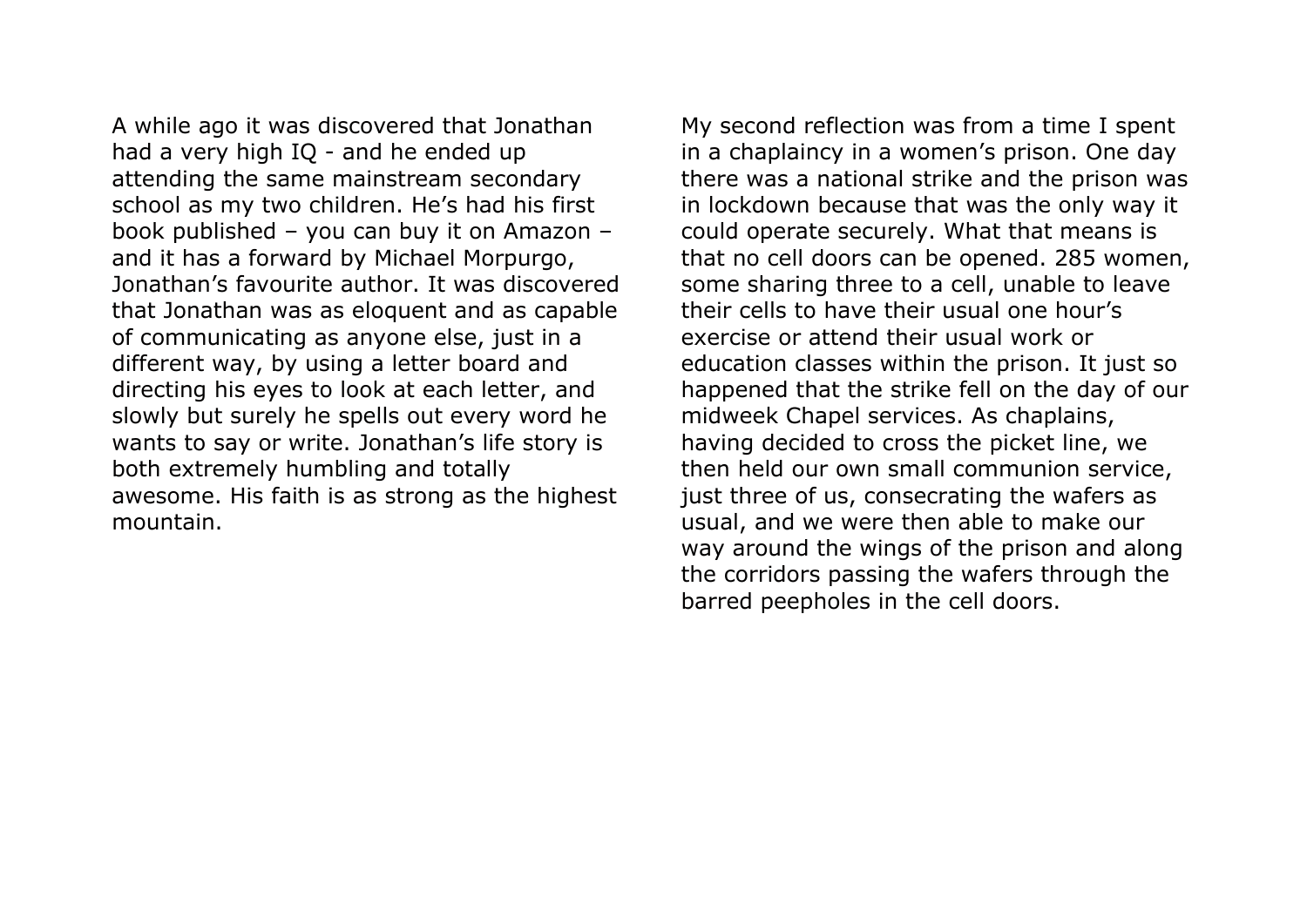The problem was, some cells for security reasons don't have bars at the doors, but reinforced glass instead, so all we could do for those women was offer a blessing through the glass. I should say that we only knocked on the doors of those who usually attended chapel but that amounted to some 75 or so women. My question is, for those who were only able to receive a blessing through the glass panel, and not participate fully in receiving and consuming the bread, were they receiving Jesus as fully as the others? Yet another challenge to my strongly held belief.

And so I'm left with a bit of a dilemma, which is the very great number of people across the world who, for one reason or another, are never able to physically participate by receiving the bread and wine - and how does that impact on my own belief, that that is the best way to come closest to Jesus.

I'm reminded of something someone once told me as he tried to get me to see things from different perspectives: and with apologies to all cat lovers; 'Ness', he said, 'there's more than one to skin a cat'. Which leaves me wondering whether those who cannot eat the bread and drink the wine have their own unique experience of Jesus instead. That must be possible, but it feels somehow uncomfortable and unsatisfactory, patronising even. We might also note in Luke's text that although Cleopas and his companion went on to share in the bread, we're told that they recognised Jesus in the breaking of the bread: it doesn't look as though from what Luke says they told others, that it was in the consuming of it that they experienced that great revelation; that had already happened. Dare I then, as a Priest called to Eucharistic ministry, dwell on those words of Luke, and allow them to test my previously strongly held belief? I surely must, if I'm to understand different peoples' experiences and perspectives.